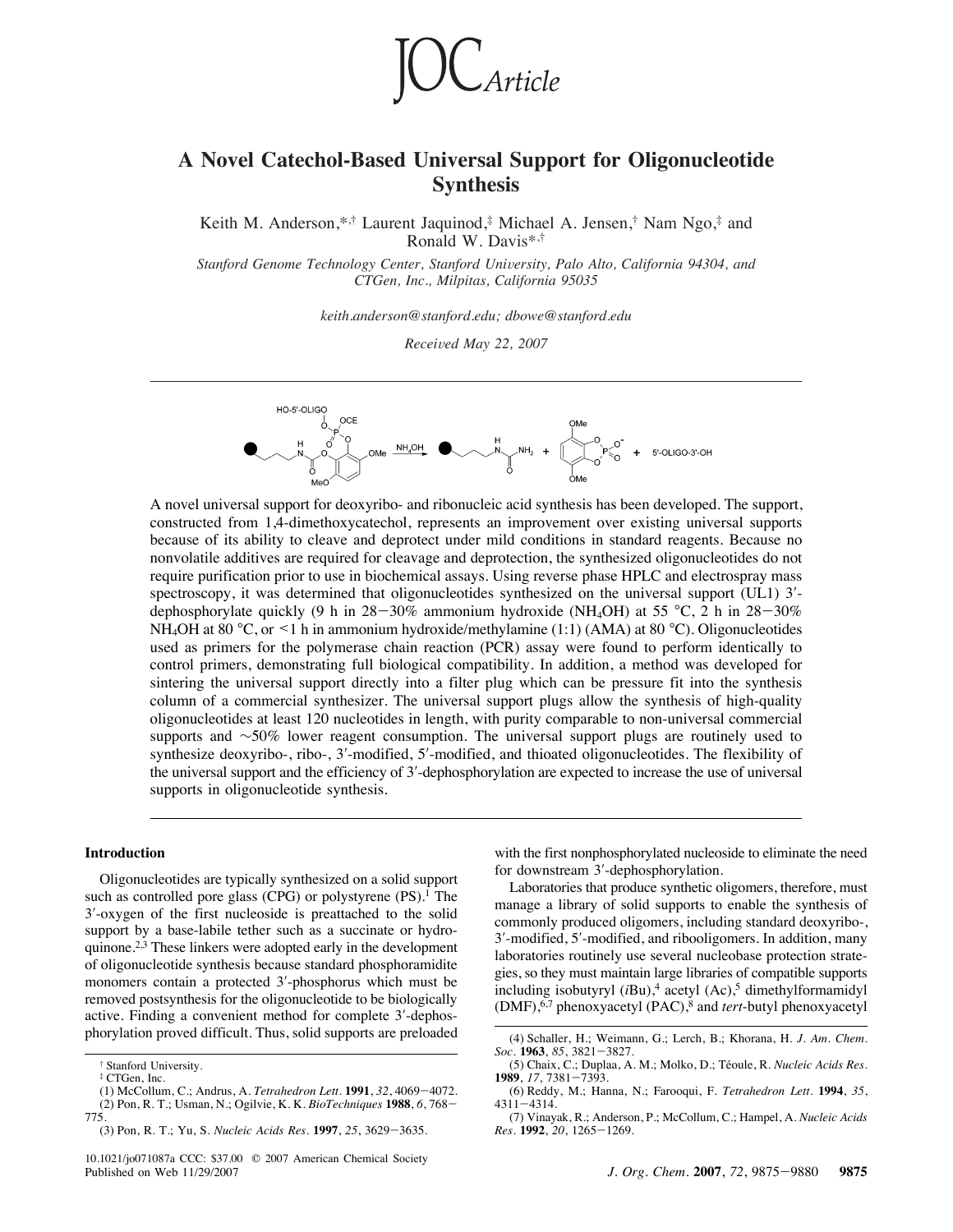(TAC).9,10 Managing libraries is difficult and necessitates accurate handling or the use of an automated system so that supports can be tracked and correctly loaded into the appropriate position on a synthesizer. Incorrect loading results in an oligomer with a  $3'$ -error that has reduced or no biological functionality.<sup>11</sup> A universal support is particularly important for use in highthroughput oligonucleotide synthesis where manually loading supports in high-density titer plates is time-consuming, errorprone, and cumbersome. $12^{-14}$  Universal supports are also expected to reduce side reactions that take place on the preattached nucleoside of standard supports<sup>15</sup> because the universal support does not have a preattached nucleoside.

The need for a universal synthesis support that increases flexibility and reduces 3'-sequence errors has drawn the attention of several groups.<sup>16-22</sup> A recent review reported that today's commercially available universal supports have not met the promise of increased flexibility and error reduction due to inefficient dephosphorylation or the requirement for cleavage and deprotection steps that are incompatible with established production lines.20 For example, one universal support requires the addition of lithium chloride (LiCl) for efficient dephosphorylation, which must be removed by precipitation or purification prior to use.<sup>21</sup> Another support<sup>16</sup> requires harsh treatment with AMA for 17 h at 55  $\degree$ C, thus limiting its compatibility with production pipelines that produce material more sensitive to harsh alkali treatment.

One promising universal support (Universal Support II) is commercially available. This support does not require nonvolatile additives for 3'-dephosphorylation; therefore, desalting or other purification is unnecessary. One disadvantage of this universal support is incomplete cleavage of oligonucleotides from the support matrix caused by a side reaction that occurs during dephosphorylation.<sup>23</sup> This side reaction produces a minor (∼20%) phosphorylated, uncleaved species. Though it is possible to compensate for reduced yield by increasing the amount

- (8) Schulhof, J. C.; Molko, D.; Teoule, R. *Nucleic Acids Res.* **1987**, *15*,  $397 - 416$ .
- (9) Sinha, N. D.; Davis, P.; Usman, N.; Perez, J.; Hodge, R.; Kremsky, J.; Casale, R. *Biochimie* **1993**, *75*, 13-23.
- (10) Köster, H.; Kulikowski, K.; Liese, T.; Heikens, W.; V, K. *Tetrahedron* **1981**, *37*, 363-369.
- (11) Day, J. P.; Bergstrom, D.; Hammer, R. P.; Barany, F. *Nucleic Acids Res.* **1999**, *27*, 1810-1818.
- (12) Lashkari, D. A.; Hunicke-Smith, S. P.; Norgren, R. M.; Davis, R. W.; Brennan, T. *Proc. Natl. Acad. Sci. U.S.A.* **1995**, *92*, 7912-7915.
- (13) Rayner, S.; Brignac, S.; Bumeister, R.; Belosludtsev, Y.; Ward, T.; Grant, O.; O'Brien, K.; Evans, G.; Garner, H. *Genome Res.* **1998**, *8*, 741- 747.
- (14) Lebl, M.; Burger, C.; Ellman, B.; Heiner, D.; Ibrahim, G.; Jones, A.; Nibbe, M.; Thompson, J.; Mudra, P.; Pokorny, V.; Poncar, P.; Zenisek, K. *Collect. Czech. Chem. Commun.* **2001**, *66*, 1291-1314.
- (15) Cazenave, C.; Bathany, K.; Rayner, B. *Oligonucleotides* **2006**, *16*,  $181 - 185$ .
- (16) Scott, S.; Hardy, P.; Sheppard, R. C.; McLean, M. J. In *Inno*V*ation and Perspecti*V*es in Solid-Phase Synthesis. Peptides, Proteins and Nucleic Acids, Biological and Biomedical Applications*; Epton, R., Ed.; Mayflower Worldwide Ltd.: Oxford, UK, 1994; pp 115-124.
- (17) Scheuer-Larsen, C.; Rosenbohm, C.; Jørgensen, T.; Wengel, J. *Nucleosides Nucleotides* **1997**, *16*, 67-80.
	- (18) Azhayev, A. *Tetrahedron* **1999**, *55*, 787-800.
- (19) Azhayev, A.; Antopolsky, M. *Tetrahedron* **2001**, *57*, 4977- 4986.
- (20) Azhayev, A.; Antopolsky, L.; Tennilä, T.; Mackie, H.; Randolph, J. *Genetic Engineering News* **2005**, *25*.
- (21) Nelson, P. S.; Muthini, S.; Vierra, M.; Acosta, L.; Smith, T. H. *BioTechniques* **1997**, *22*, 752-756.
- (22) Lyttle, M. H.; Hudson, D.; Cook, R. M. *Nucleic Acids Res.* **1996**, *24*, 2793-2798.
- (23) Mackie, H. *Glen Res. Rep.* **2001**, *14.1*.





**SCHEME 2**



of starting material, larger reagent excesses and increased reaction times for coupling may be necessary to prevent reduced oligo quality. Another problem is that cleaving the linker from the support is favored by an organic base (such as  $2-3$  M methanolic ammonia), but removing protecting groups from the nucleobases (deprotection) is favored by an aqueous base (such as NH4OH). Since cleavage and deprotection steps are favored under slightly orthogonal conditions, they cannot be easily combined into a single procedure using a standard reagent such as NH4OH or AMA.

The catechol-based universal support described in this work has several characteristics that should enable greater incorporation into academic and industrial laboratories: (1) the oligonucleotide and linker cleave from the support quickly  $($  < 1 h); (2) dephosphorylation reactions are quantitative in standard cleavage and deprotection reagents; (3) the linker is compatible with a variety of synthesis chemistries, especially the synthesis of DNA, most 5'- and 3'-modifications, and RNA; and (4) the linker enables the synthesis of high-quality oligonucleotides that are functional in biochemical reactions without any postsynthesis cleanup or purification.

### **Results and Discussion**

**(a) Initial Strategy.** After screening several unsuccessful candidates for a universal support, we chose to produce a dephosphorylator prepared from commercially available catechols.24 Catechol (1,2-benzenediol or pyrocatechol) and its derivatives, such as catechin and urushiols, are found naturally in woody plants, including mahogany and poison oak leaves. Purified by distillation of catechin, catechols are used industrially as dyeing agents, as a photographic developing chemical, and in electroplating.25 Investigating catechol derivatives as universal dephosphorylators was not an obvious choice since catecholbased agents such as *o*-phenylene phosphorochloridate **1** (Scheme 1) are known to be highly reactive phosphorylators.<sup>26</sup> Compound **1** reacts with aliphatic alcohols to yield cyclic triesters **2** which are readily hydrolyzed into the corresponding ring-opened phosphate diester **3**. <sup>26</sup> The *o*-hydroxyphenyl esters **3** were found to be stable under acidic and basic conditions, although the catechol groups could be oxidatively removed. Treated with an excess of bromine in a neutral aqueous buffer, the diester **3** is converted to a monoester **4**.

Initial attempts to produce a universal linker prepared from commercially available catechols, such as catechol, 3-fluoro-

<sup>(24)</sup> Wriede, U.; Fernandez, K.; West, F.; Harcourt, H.; Moore, W. *J. Org. Chem.* **1987**, *52*, 4485-4489.

<sup>(25)</sup> Ohtani, Y.; Horiuchi, A.; Yamaguchi, A.; Oyaizu, K.; Yuasa, M. *J. Electrochem. Soc.* **2006**, *153*, C63-C66.

<sup>(26)</sup> Khawaja, T. A.; Reese, C. B. *J. Am. Chem. Soc.* **1966**, *88*, 3446- 3447.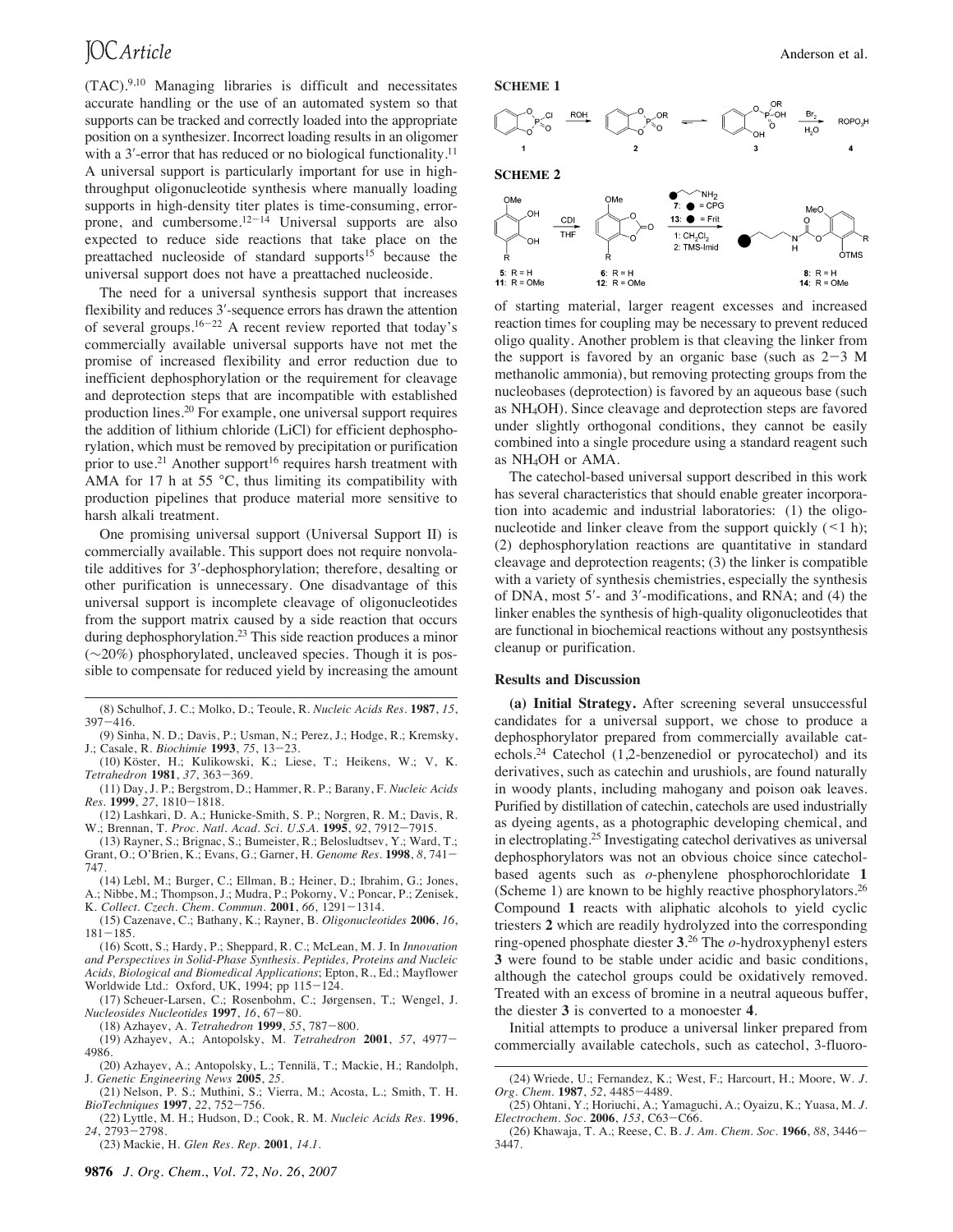**SCHEME 3**



catechol, 3-nitrocatechol, and 3-methylcatechol, confirmed previous observations<sup>26</sup> regarding the base stability of species **3** when tethered to an oligonucleotide. Early results from universal supports based on these compounds were discouraging, showing little or no catechol-mediated 3'-phosphate elimination under standard deprotection conditions. However, investigation into methoxy catechols produced encouraging results.

**(b) Reactions with 3-Methoxycatechol and 1,4-Dimethoxycatechol.** 3-Methoxycatechol **5** (Scheme 2), when tethered to an aminopropyl support **7**, was the first catechol-based compound to show any dephosphorylation. Cleavage and deprotection of oligonucleotides synthesized using this linker tethered to CPG **7** produced ∼80% release of 3'-hydroxyoligonucleotides in 3 h at 80  $^{\circ}$ C in NH<sub>4</sub>OH.

The first steps in the sequence of events were concomitant and rapid deblocking of the cyanoethyl protection groups and cleavage of the carbamate tether. HPLC analysis showed that the ratio of the two resulting phosphate diesters **A** and **B** was roughly 1:1. These compounds underwent an intramolecular cyclization followed by release of 3!-hydroxyoligonucleotide **9** and elimination of the cyclic catecholphosphate **10** (Scheme 3). One of the isomers, presumably **A**, disappeared rapidly (by HPLC analysis) with a proportional appearance of the corresponding 3<sup>'</sup>-native oligonucleotide **9**. After deprotection for 1 h, equilibrium was reached between species **A** and **B**, found respectively in about a 2:5 ratio. Complete disappearance of species **A** and **B** took 3 h. The faster disappearance of species **A** led to the next step of investigating 1,4-dimethoxycatechol for a quicker release of native oligonucleotides.

A series of reactions was therefore performed using the 1,4 dimethoxycatechol-based universal linker **14** (Scheme 2). 1,4- Dimethoxycatechol **11** was synthesized from 2,5-dimethoxybenzaldehyde in four steps, according to published literature.

**(c) Utilization of the Universal Linker on a Synthesizer.** We chose to sinter the support directly into the filter matrix (frit) of the reaction column. Sintering the CPG in the synthesis plugs gave several advantages, including improved control over CPG "splashing" out of wells when used on multiwell synthesizers<sup>27</sup> and improved reagent retention for long reaction times due to the high density of the filter matrix. Filters were made from a slurry of aminopropyl CPG **7** and polypropylene powder that were mixed, poured into a cylindrical mold, rapidly sintered at 190 °C, then cooled and demolded. Once the bare CPG was embedded in the filter matrix, 1,4-dimethoxypyrocatechol **12** was reacted with embedded aminopropyl CPG **13** which yielded **14** for testing in oligonucleotide synthesis.



**FIGURE 1.** Time required for complete cleavage of a deoxythymidine T9 homopolymer from the catechol-based universal support.

**TABLE 1. Summary of LC-MS Data Showing the Time Required to Fully Dephosphorylate the T9 Homopolymer**

| -<br>-             | . .                |         |
|--------------------|--------------------|---------|
| reagent            | temp $(^{\circ}C)$ | time(h) |
| NH <sub>4</sub> OH | 55                 | ч       |
|                    | 65                 | O       |
|                    | 80                 |         |
| AMA                | 55                 |         |
|                    | 65                 |         |
|                    | 80                 |         |
|                    |                    |         |

To test amenability of the plug and universal support to oligonucleotide synthesis, a 9mer thymidine homopolymer (T9) was synthesized and cleaved from the support at room temperature in standard cleavage/deprotection reagents, NH4OH and AMA. Complete cleavage (relative to the same oligo synthesized on a standard CPG support) was achieved in about 15 min in AMA. In the milder cleavage reagent  $(NH_4OH)$ , complete cleavage was achieved in about 45 min. These cleavage times were indistinguishable from those obtained when using a standard long-chain alkyl amine (LCAA) CPG support. A plot of full length product yield versus time is shown in Figure 1.

**(d) Characterization of Dephosphorylation Kinetics on the Universal Support.** We used another T9 oligonucleotide to empirically determine the rate and extent of dephosphorylation in standard cleavage/deprotection reagents. T9 oligos were synthesized and cleaved from the support at room temperature for 15 min in AMA and for 45 min in NH4OH, then deprotected in the cleavage reagent in sealed tubes at the times and temperatures indicated in Table 1. If dephosphorylation was not complete, it was clearly identified by an increase of 232 atomic mass units (amu) on a mass spectrometer (MS traces are available in the Supporting Information). Relative abundance of catecholated and dephosphorylated oligonucleotide was determined by measuring the peak amplitude of the two species on LC-MS. Example LC data are shown in the Supporting Information for a cleavage reaction in NH<sub>4</sub>OH at 55  $\degree$ C for 1 and 17 h. Confirmation of the mass of the catecholphosphate T9 homopolymer during the kinetic studies, described in greater detail in the next section, supports the putative structure of **14**.

Identity of the T9 oligomer was obtained by electrospray mass spectroscopy. Identity traces showed the predicted monoisotopic half-mass of phosphorylated and dephosphorylated species. Shown in the Supporting Information is the electrospray MS trace showing the monoisotopic half-mass of the T9 homopolymer after dephosphorylation in NH4OH for 1 h. The expected monoisotopic half-mass for a T9 oligomer is 1337.2 amu and increases to 1453.9 amu for a T9 homopolymer with 3'-catechol

<sup>(27)</sup> Cheng, J. Y.; Chen, H. H.; Kao, Y. S.; Kao, W. C.; Peck, K. *Nucleic Acids Res.* **2002**, *30*, e93.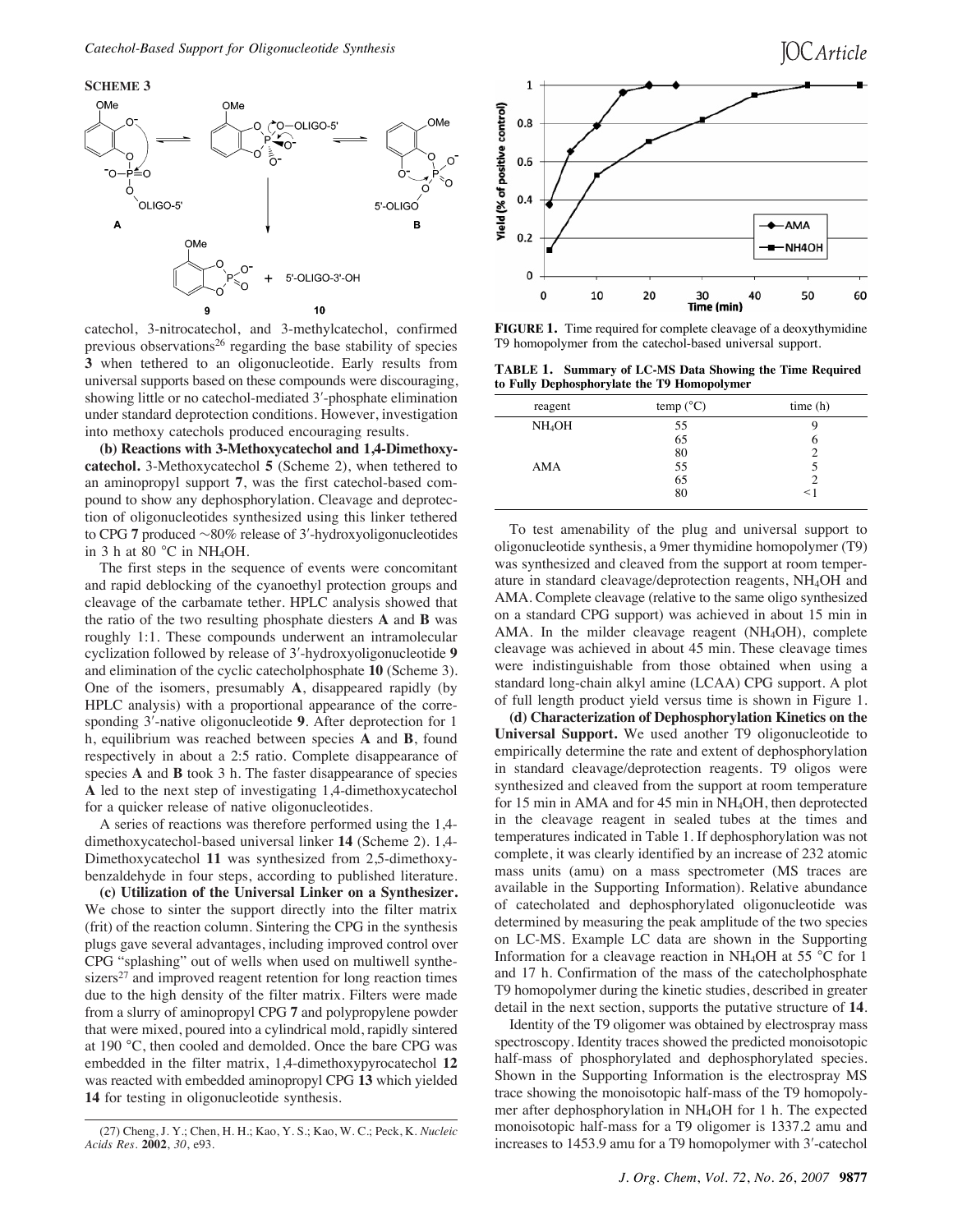

phosphate still attached. Because 3'-phosphorylated contaminants can be identified and quantitated using this method, a profile was easily generated showing the amount of time required to fully dephosphorylate oligonucleotides in common deprotection reagents. A summary of the mass results for each deprotection time point is shown along with the time needed to fully dephosphorylate in the corresponding reagent in Table 1. The time required for dephosphorylation is similar to the time required for complete removal of dG(ibu) protection groups,4 demonstrating that the universal support will not present a bottleneck during deprotection.

**(e) Selection of Hydroxyl Protection.** Oligonucleotide monomers and supports are typically protected with a dimethoxytrityl (DMT) or monomethoxytrityl (MMT) group. These protection groups are typically favored due to their quick removal in mild acid, thus reducing possible side reactions such as depurination. Another advantage during synthesis is the colorimetric assays that can be performed on the orange (DMT) or yellow (MMT) cation, which is used to monitor reaction progress. In this case, however, both DMT and MMT protection were not suitable because of their lability on the aromatic catechol. Instead, TMS protection was found to be more stable and is compatible with automated synthesizer cycles. TMS protection can take over 1 min to remove, although depurination is not a concern during its removal because of the nonnucleosidic nature of the support.

**(f) Biological Compatibility of Synthesized Oligonucleotides.** To test for the presence of any undesired side products or inhibition of enzymatic processes, the UL1 universal support was used to synthesize ∼20mer oligonucleotides for use as PCR primers. Cyclic 1,4-dimethoxycatechol phosphate **17** (Scheme



**FIGURE 2.** Nondenaturing agarose gel image of PCR products obtained from oligos produced using standard supports (control) and the same PCR product obtained using oligos produced on the universal support **14**.

4), if not completely removed from the primer, can act as an inhibitor in subsequent biological reactions. This is because enzymes such as *Taq* polymerase require a 3'-hydroxyl to initiate primer extension.

PCR was performed using primers synthesized on the UL1 universal support. Following cleavage of the oligonucleotides from the support in NH4OH, the primers were deprotected overnight at 55 °C, lyophilized, normalized to 3.2  $\mu$ M, and used in PCR. Product bands were visualized on an agarose gel, shown in Figure 2.

The similar band intensities for the two PCR amplicons demonstrate that the amount of product obtained with the UL1 support-bound oligonucleotide is identical to that obtained with desalted control forward and reverse primers synthesized by a commercial oligonucleotide supplier. Since further purification or dephosphorylation is unnecessary, the oligonucleotides may be used directly in biological reactions.

It should also be noted that the proposed mechanism for oligonucleotide cleavage from the support (to produce **9** and **17** in Scheme 4) was tested to determine whether cleavage followed the proposed route on the *N*-alkylphenoxycarbamate or whether cleavage was driven through nucleophilic attack on the adjacent carbonyl. When the *N*-alkylphenoxycarbamate is replaced with a *N*,*N*-dialkylphenoxycarbamate tether, there is little or no cleavage of oligonucleotide, even when treated for up to 16 h at 80 °C in NH4OH. This gives more evidence in support of the proposed mechanism.

**(g) Characterization of Longmer Synthesis on UL1 Support.** Due to the emergence of assays that rely heavily on highquality, long oligonucleotides such as molecular inversion probes<sup>28,29</sup> (MIPs) and gene synthesis,  $30-32$  the linker was tested to determine suitability for the routine production of 40, 80, and 120 nt long oligonucleotides. The oligonucleotides were synthesized on the UL1 support and were compared to another commercially available nucleoside-specific support. Synthesis on the commercially available support was performed using the synthesis cycle recommended by the column manufacturer,

<sup>(28)</sup> Hardenbol, P.; Baner, J.; Jain, M.; Nilsson, M.; Namsaraev, E. A.; Karlin-Neumann, G. A.; Fakhrai-Rad, H.; Ronaghi, M.; Willis, T. D.; Landegren, U.; Davis, R. W. *Nat. Biotechnol.* **2003**, *21*, 673-678.

<sup>(29)</sup> Hardenbol, P.; Yu, F.; Belmont, J.; Mackenzie, J.; Bruckner, C.; Brundage, T.; Boudreau, A.; Chow, S.; Eberle, J.; Erbilgin, A.; Falkowski, M.; Fitzgerald, R.; Ghose, S.; Iartchouk, O.; Jain, M.; Karlin-Neumann, G.; Lu, X.; Miao, X.; Moore, B.; Moorhead, M.; Namsaraev, E.; Pasternak, S.; Prakash, E.; Tran, K.; Wang, Z.; Jones, H. B.; Davis, R. W.; Willis, T. D.; Gibbs, R. A. *Genome Res.* **2005**, *15*, 269-275.

<sup>(30)</sup> Stemmer, W. P.; Crameri, A.; Ha, K. D.; Brennan, T. M.; Heyneker, H. L. *Gene* **1995**, *164*, 49-53.

<sup>(31)</sup> Cello, J.; Paul, A. V.; Wimmer, E. *Science* **2002**, *297*, 1016-1018.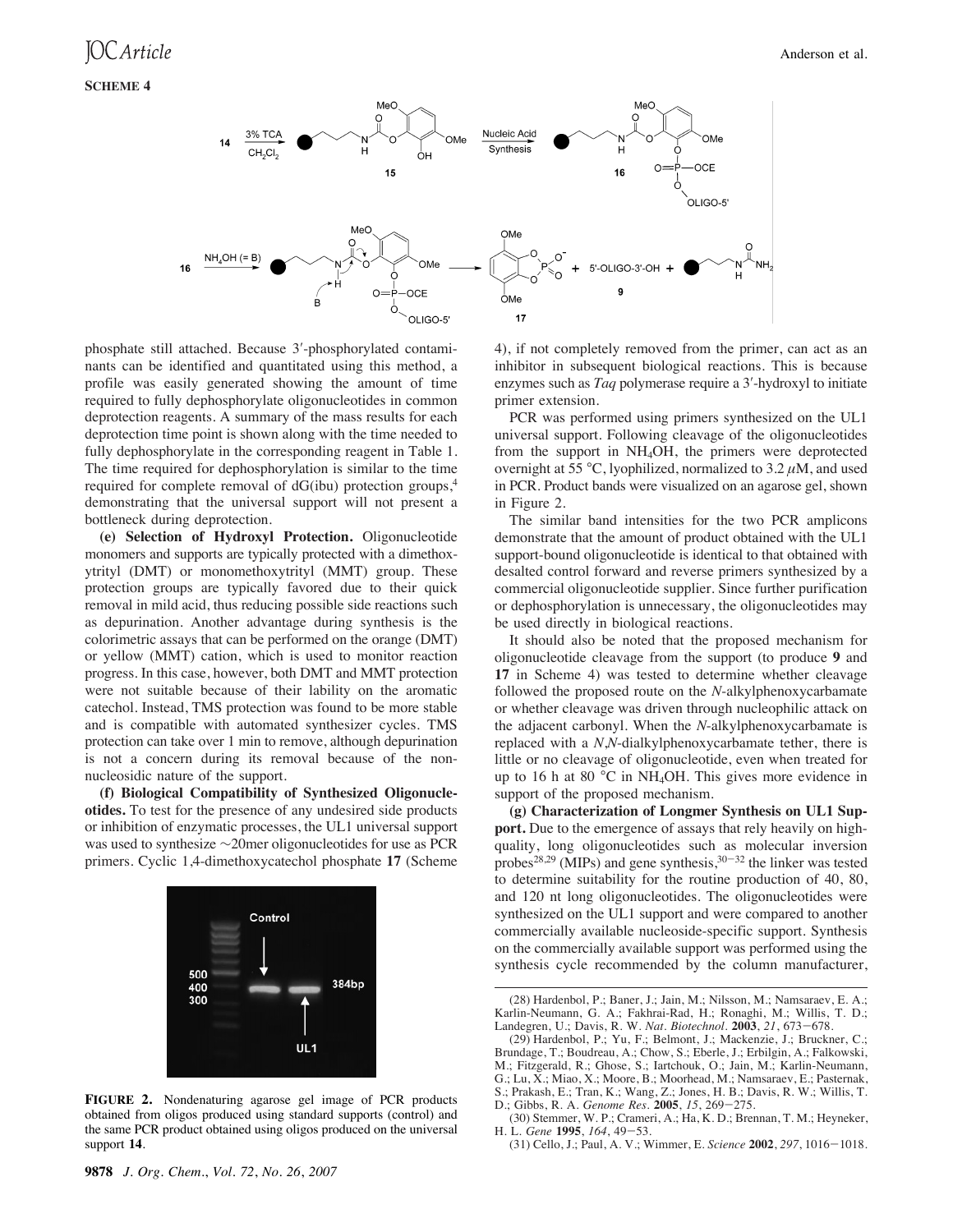whose reagent consumption was roughly 50% higher than that required by the UL1 universal support. The quality of the oligonucleotides was analyzed by HPLC (chromatograms are available in the Supporting Information). Little or no difference in quality was detected using the two different supports, although comparable quality was achieved on the UL1 universal support with ∼50% lower reagent consumption. Synthesis of 120 nt oligonucleotides required ∼9 h on both UL1 and the standard support.

**(h) Synthesis of RNA on UL1 Supports.** In general, the synthesis of RNA oligomers presents a special challenge due to the need for protection of the 2'-hydroxyl. In addition to possible steric hindrance during monomer coupling, 2'-protection with 2!-*O*-*tert*-butyldimethylsilyl (TBDMS) or triisopropylsilyloxymethyl (TOM) may also cause problems during deprotection of the nucleobases, resulting in strand cleavage. $33-35$ Several approaches have been taken to alleviate this problem, most notably by substituting aqueous NH4OH or AMA with a mixture of NH4OH and ethanol (3:1), methylamine, or anhydrous ethanolic or methanolic ammonia. Another approach is to substitute standard nucleobase protection with more labile groups such as acetyl, dimethylformamidyl, phenoxyacetyl, or *tert*-butyl phenoxyacetyl. This reduces the time required for nucleobase deprotection, making premature removal of silyl protection groups less problematic. The nucleobase deprotection procedure used in our laboratories for routine RNA synthesis represents a successful tradeoff between deprotection time and the quality of finished products. For routine RNA synthesis, we have interchangeably used 2'-TBDMS and TOM-protected monomers and have removed nucleobase protecting groups using NH<sub>4</sub>OH and ethanol (3:1) for 10 h at 55  $^{\circ}$ C.

#### **Conclusion**

Universal supports have moved the industry incrementally closer to adopting universal chemistries. However, the benefits of universal supports have not been fully realized because previously published universal supports require cleavage and dephosphorylation conditions that are cumbersome and/or limit the biological activity of the oligonucleotide. Because no widely adoptable universal support is available, laboratories are still forced to maintain a library of 3'-specific supports, to manually load them onto the correct position of a synthesizer, or to use a robotic liquid handler to load them into synthesis columns. These workarounds can be time-consuming, expensive, and error-prone.

The universal support presented in this paper is compatible with DNA, RNA, most 3'- and 5'-modifications, and phosphorthioate synthesis, without the need for additives to achieve efficient dephosphorylation. Thus, deoxyribo- and ribonucleic acids can be used directly after synthesis without the need for purification. Utilizing the UL1 support will also circumvent quality problems caused by *n*-branched oligonucleotides since branching is reported to originate from reactivity of the preattached nucleoside on a standard support. UL1 also makes it possible to produce 3'-degenerate oligonucleotides without

having to manually add  $2, 3$ , or 4 different  $3'$ -specific supports into synthesizer columns. HPLC traces of oligonucleotides produced on the UL1 show that the oligonucleotides are of comparable purity to the control sequences synthesized on other commercially available synthesis columns (chromatograms are shown in the Supporting Information). The heat-sintered CPG filters also greatly reduced reagent consumption, reduced problems with the support "splashing" during synthesis, increased flexibility in synthesizer setup, and caused less error when loading synthesizer columns.

## **Experimental Section**

**Preparation of Aminopropyl CPG.** Aminopropyl CPG **7** was prepared by reacting CPG (75/200, 1000 Å pore size) with aminopropyltriethoxysilane (APTEOS) following published procedures.36

**Preparation of Cyclic 1,4-Dimethoxycatechol.** 1,4-Dimethoxycatechol 11 was synthesized following published procedures<sup>24</sup> from commercially available catechol. Cyclic 1,4-dimethoxycatechol **12** was prepared from 1,4-dimethoxycatechol following published procedures,37 except *N*,*N*!-carbonyldiimidazole was substituted for phosgene. Product **12** was confirmed on a TLC plate eluted in dichloromethane (DCM). The differential migration of **12** (retention factor  $(R_f) = 0.9$ ) compared to 11 allowed easy confirmation of the product. The product was also confirmed by RP-HPLC.

**Preparation of 100 nmol 1,4-Dimethoxycatechol-Based Cylindrical Frits.** Cylindrical frits **13** were prepared by embedding aminopropyl CPG **7** in polypropylene. First, high-density polypropylene (125 g) and aminopropyl CPG **7** (85 g, 10 mol/g, 1000 Å pore size, 75/200 micron particle size) were mixed thoroughly, allowing uniform dispersion of the inorganic material into the thermoplastic resin. The mixture was poured into cylindrical cavities in an aluminum plate and milled to produce the desired size and dimensions. The plate was heated at 190 °C for 15 min and cooled prior to releasing the frits from the mold. The density of the frit prevented reagents from diffusing into the frit prior to application of a pulse of inert gas. Therefore, during coupling and capping steps, where two reagents were added to the frit, a hold step before chamber pressurization allowed premixing of the two reagents prior to entry into the resin.

A 1 L two-neck flask was equipped with a flush-closing PTFE drain valve and was loaded with 1000 100 nmol frits **13** in suspension with 100 mL of DCM. A solution of 200 mg of 1,4 dimethoxypyrocatechol **12** in 10 mL of tetrahydrofuran (THF) was added, and the flask was agitated overnight. A ninhydrin test<sup>38</sup> was used to detect disappearance of a primary amine, and additional 1,4-dimethoxypyrocatechol **12** was added until the primary amine was undetectable. The frits were drained and washed successively with acetone and DCM, then resuspended in a solution of 100 mL of DCM and 0.8 mL of TMS/imidazole. After shaking for 4 h, the frits were drained, washed with methanol, and dried under vacuum.

Prior to synthesis, a blunt-ended steel pin was used to insert the frits into open-ended polypropylene synthesis columns. After completing the synthesis, the frits were removed from the column by applying top pressure on the plug with a steel pin.

**Synthesis of Oligonucleotides on UL1 Universal Supports.** Synthesis of oligonucleotides was performed on a commercially available 48-position oligonucleotide synthesizer. Empty support columns and 100 nmol synthesis supports **14** were provided by CTGen Inc. Synthesis supports were pressure fit by hand into empty columns, which were then inserted into the carousel of the synthesizer. Deblocking solution, 3% trichloroacetic acid (TCA) in DCM, was used for removal of the TMS protecting group. Two

<sup>(32)</sup> Tian, J.; Gong, H.; Sheng, N.; Zhou, X.; Gulari, E.; Gao, X.; Church, G. *Nature* **2004**, *432*, 1050-1054.

<sup>(33)</sup> Scaringe, S. A.; Francklyn, C.; Usman, N. *Nucleic Acids Res.* **1990**, *18*, 5433-5441.

<sup>(34)</sup> Wu, T.; Ogilvie, K. K.; Pon, R. T. *Nucleic Acids Res.* **1989**, *17*,  $3501 - 3517$ .

<sup>(35)</sup> Vinayak, R.; Anderson, P.; McCollum, C.; Hampel, A. *Nucleic Acids Res.* **1992**, *20*, 1265-1269.

<sup>(36)</sup> Matteucci, M.; Caruthers, M. *Biotechnology* **1992**, *24*, 92-98.

<sup>(37)</sup> Hanslick, R.; Bruce, W.; Mascitti, A. *Org. Synth.* **1963**, *4*, 788. (38) Kaiser, E.; Colescott, R.; Bossinger, C.; Cook, P. *Anal. Biochem.* **1970**, *34*, 595-598.